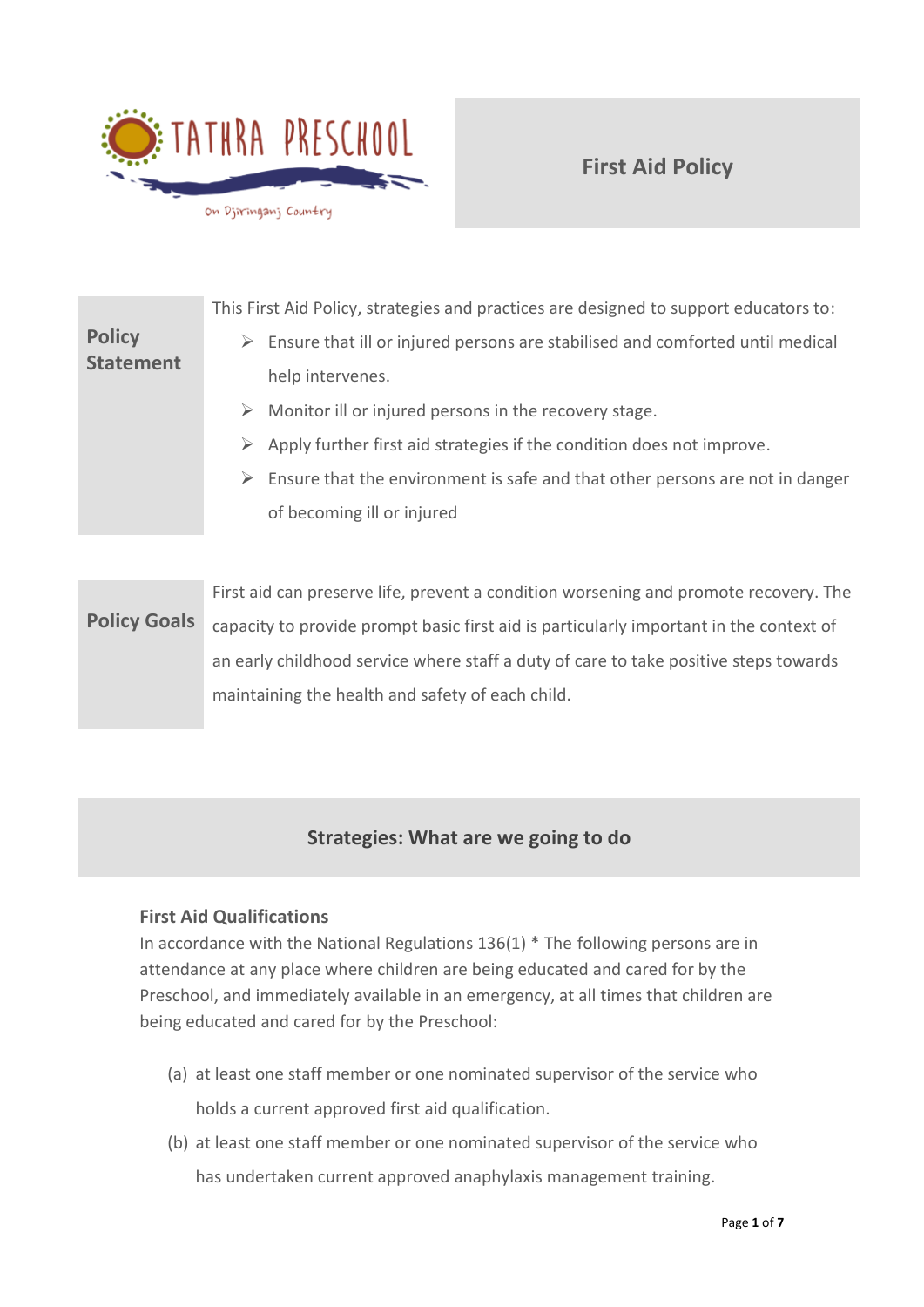(c) at least one staff member or one nominated supervisor of the service who has undertaken current approved emergency asthma management training.

First Aid Qualifications undertaken by staff must appear on ACECQA's list of approved first aid qualifications and be awarded by registered training organisations (see Sources link).

- Copies of First Aid Qualifications will be stored in Staff Records.
- The Preschool informs children, families, and educators of those persons who hold first aid qualifications.

*(\*the above refers to centre-based services that are not located on a school site. For first aid requirements in school-based services, please refer to Regulation 136(2). For first aid requirements in family day care services, please refer to Regulation 136(3).)*

## **First Aid Action Response**

First aid is provided in response to unpredictable illness or injury. Teachers and Educators have an obligation to ensure parents and guardians are informed about first aid provided to their children.

## **The Need for an Ambulance**

An ambulance will be called when the following instances (but not limited to) occur to a person or child at the Preschool:

- Unconsciousness or an altered conscious state.
- Experiencing difficulty breathing.
- Showing signs of shock.
- Experiencing severe bleeding, or who is vomiting blood or passing blood
- Slurred speech.
- Injuries to the head, neck or back and possible broken bones.

## **Infection and Prevention Control**

Adequate infection and prevention control must be practiced at all times when administering first aid or cleaning up blood or body fluids. The following infection control procedures must always be adhered to: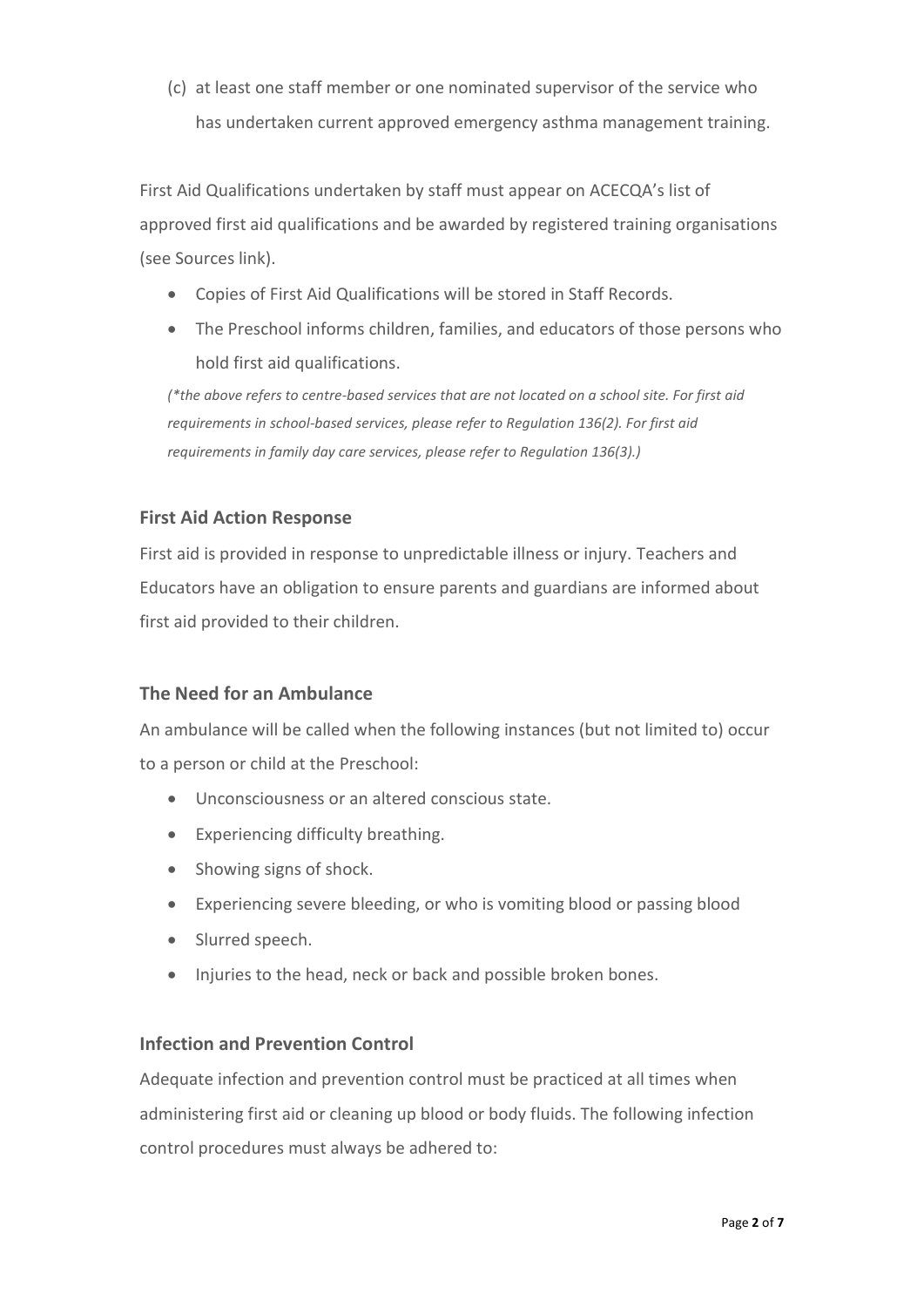- Cover cuts and abrasions with waterproof occlusive dressing to avoid contamination of cuts/abrasions with another person's blood and/or body fluids
- Wear protective gloves when in contact with body fluids, non-intact skin and mucous membranes; ⊲ wear a mask and eye protection where there is a risk of splashing blood or other body fluids.
- Remove any broken glass or sharp material with forceps or tongs and place in container.
- Wash hands thoroughly after direct contact with injured person or blood/body fluids with warm soapy water, rinse, dry and sanitise hands using an alcohol-based rub or gel.

## **Poisons Information Centre**

The Poisons Information Centre telephone number 131 126 is displayed:

- Next to every telephone in the service.
- Where dangerous products are stored.

# **Role and Responsibilities**

#### **Approved Provider will**

- $\triangleright$  Ensure that every reasonable precaution is taken to protect children at the service from harm and hazards that are likely to cause injury (Section 167).
- $\triangleright$  Ensure that at least one staff member or one nominated supervisor of the service with current approved first aid qualifications is in attendance and immediately available at all times that children are being educated and cared for by the service (Regulation 136). This can be the same person who has anaphylaxis management training and emergency asthma management training, also required under the Regulations.
- $\triangleright$  Appoint a staff member to be the nominated first aid officer.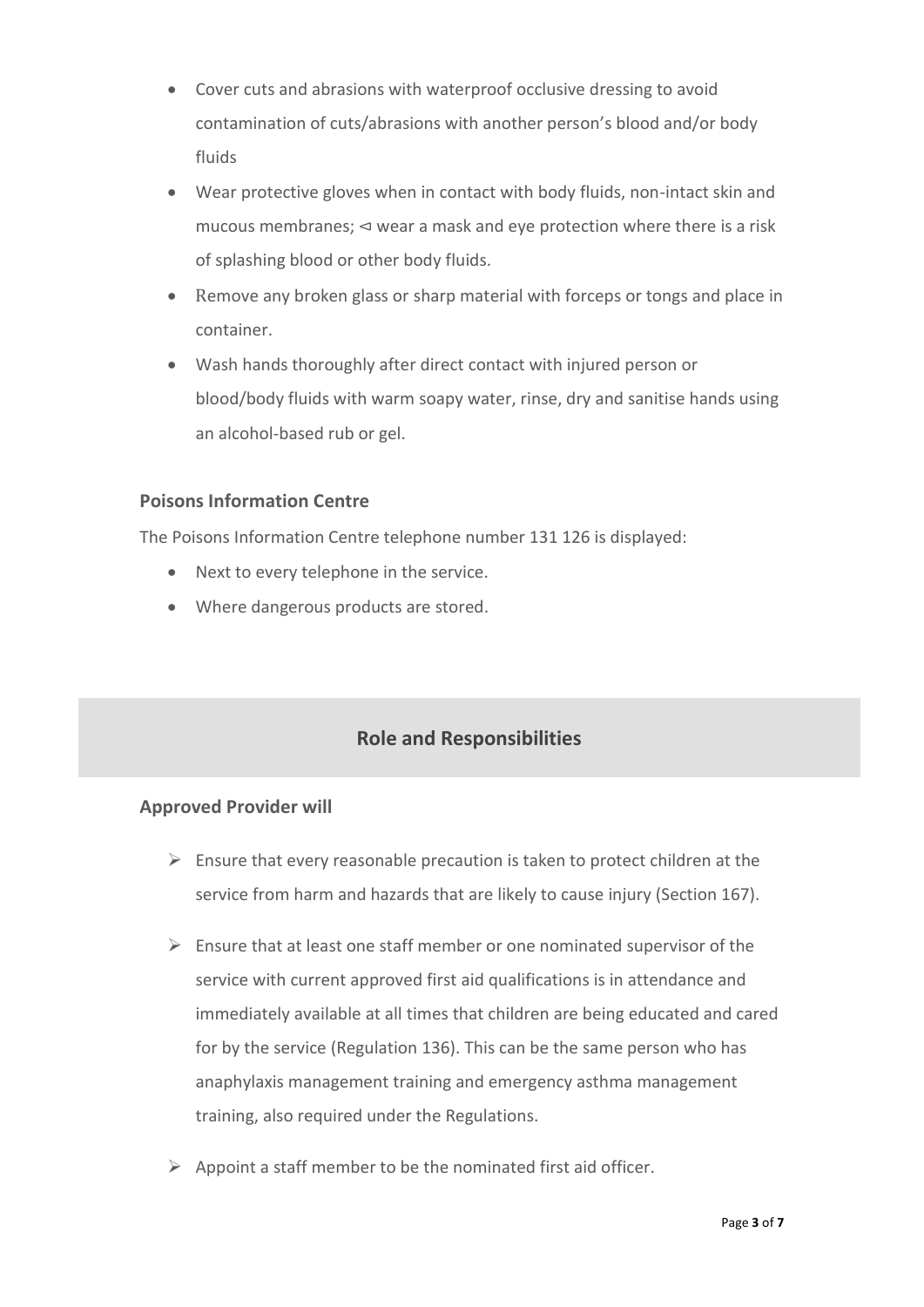- $\triangleright$  Advise families that a list of first aid and other health products used by the service is available for their information, and that first aid kits can be inspected on request.
- $\triangleright$  Provide and maintain an appropriate number of up-to-date, fully-equipped first aid kits that meet Australian Standards.
- $\triangleright$  Provide and maintain a portable first aid kit that can be taken off-site for excursions and other activities.
- ➢ Ensure that first aid training details are recorded on each staff member's record.
- $\triangleright$  Ensure safety signs which identify the location of first aid kits are clearly displayed.
- $\triangleright$  Ensure there is an induction process for all new staff, casual and relief staff, that includes providing information on the location of first aid kits and specific first aid requirements.
- $\triangleright$  Ensure a resuscitation flow chart is displayed in a prominent position in the indoor and outdoor environments of the Preschool. .
- $\triangleright$  Keep up to date with any changes in procedures for administration of first aid and ensure that all educators are informed of these changes.
- $\triangleright$  Notify the regulatory authority of any serious incident meaning an incident or class of incidents prescribed by the National Regulations as a serious incident. This notice must be provided within 24 hours of the incident or the time that the person becomes aware of the incident.

## **Nominated Supervisor will**

 $\triangleright$  Ensure that all staff approved first aid qualifications, anaphylaxis management training and emergency asthma management training are current, meet the requirements of the National Law (Section 169(4)) and National Regulations (Regulation 137), and are approved by ACECQA (refer to Sources).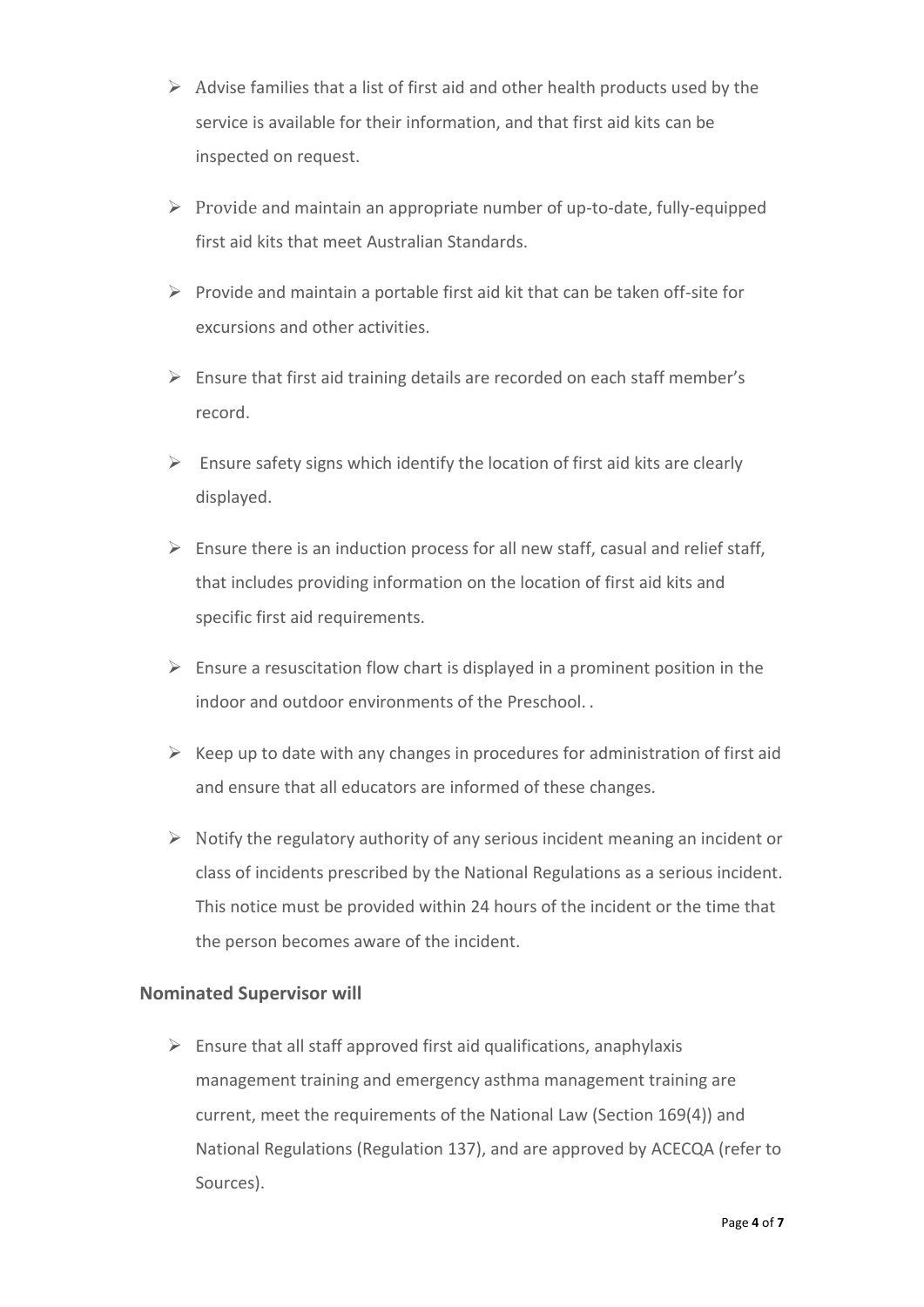$\triangleright$  Ensure a portable first aid kit is taken on all excursions and other off-site activities.

## **Nominated First Aid Officer**

- $\triangleright$  Maintain a current approved first aid qualification.
- $\triangleright$  Monitor the contents of all first aid kits and arranging with the approved provider for replacement of stock, including when the use-by date has been reached. ⊲ Disposing of out-of-date materials appropriately.
- $\triangleright$  Ensure a portable first aid kit is taken on all excursions and other off site activities.
- $\triangleright$  Keep up to date with any changes in the procedures for the administration of first aid.

### **Early Childhood Educators will**

- $\triangleright$  Implement appropriate first aid procedures when necessary.
- $\triangleright$  Maintain current approved first aid qualifications, and qualifications in anaphylaxis management and emergency asthma management, as required.
- $\triangleright$  Practice CPR and administration of an auto-injection device at least annually (in accordance with other service policies).
- $\triangleright$  Ensure that all children are adequately supervised while providing first aid and comfort for a child involved in an incident or suffering trauma.
- $\triangleright$  Ensure that the details of any incident requiring the administration of first aid are recorded on the incident, injury, trauma and illness record.
- $\triangleright$  Notify the nominated supervisor six months prior to the expiration of their first aid, asthma or anaphylaxis accredited training.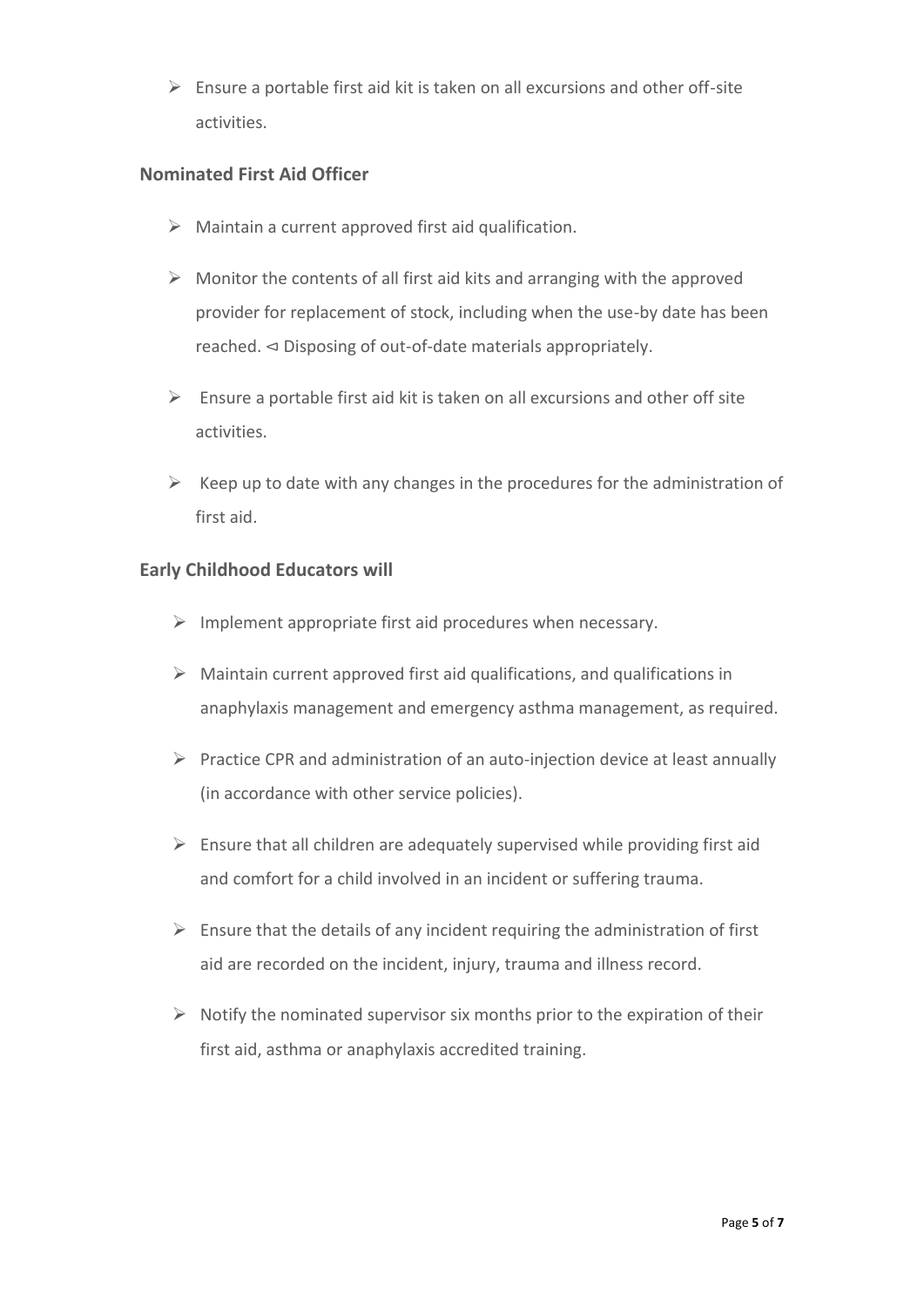### **Families will**

- ➢ Provide the required information for the service's medication record.
- $\triangleright$  Provide written consent (via the enrolment record) for service staff to administer first aid and call an ambulance, if required.
- $\triangleright$  Being contactable, either directly or through emergency contacts listed on the child's enrolment record, in the event of an incident requiring the administration of first aid.
- $\triangleright$  Pay for any costs associated with an ambulance call out

## **Monitor, Evaluation and Review**

This policy will be monitored to ensure compliance with legislative requirements and unless deemed necessary through the identification of practice gaps, the service will review this Policy every two years.

Families and staff are essential stakeholders in the policy review process and will be given opportunity and encouragement to be actively involved.

In accordance with R. 172 of the Education and Care Services National Regulations, the service will ensure that families of children enrolled at the service are notified at least 14 days before making any change to a policy or procedure that may have significant impact on the provision of education and care to any child enrolled at the service; a family's ability to utilise the service; the fees charged or the way in which fees are collected